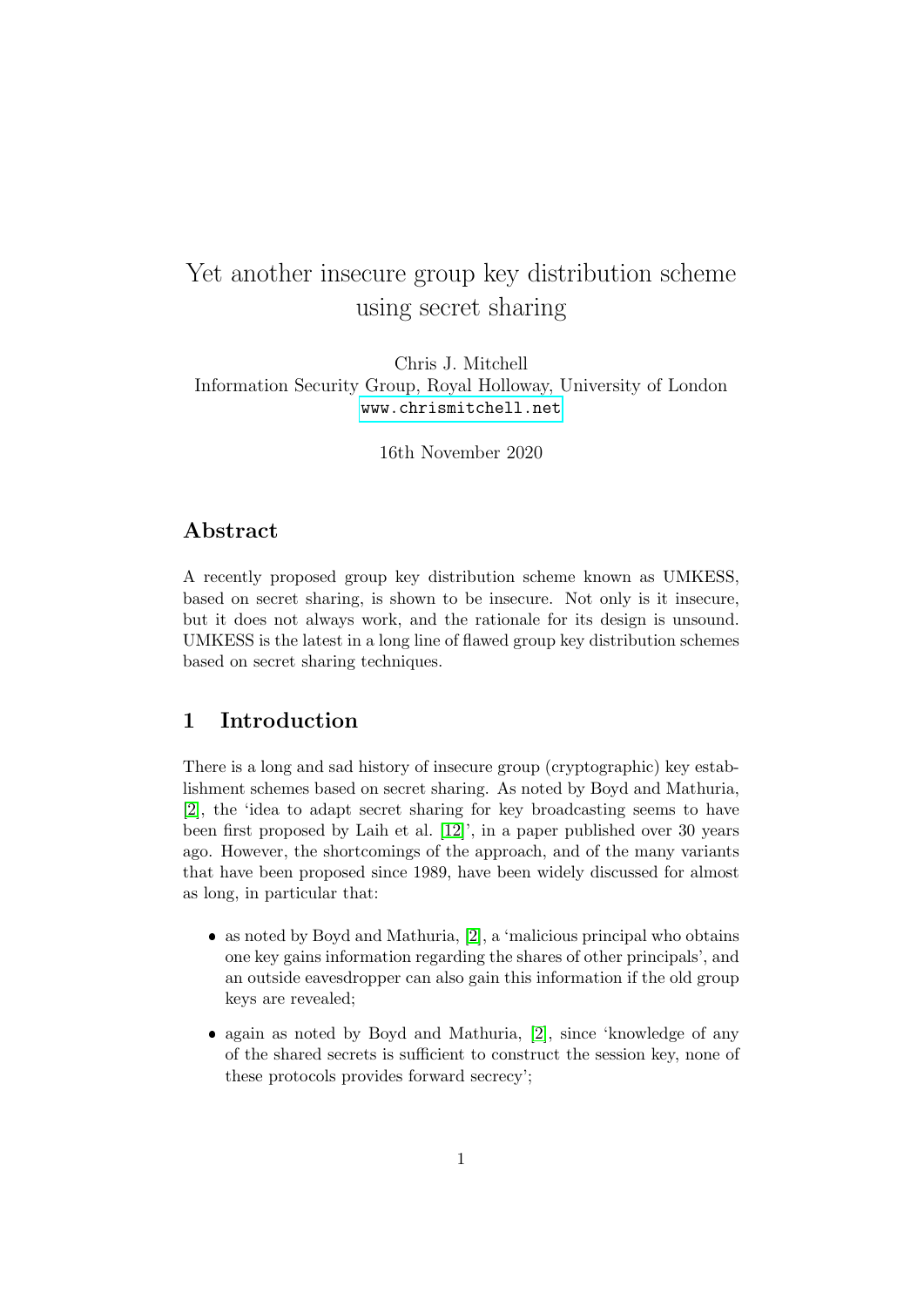insider attacks of various attacks appear impossible to prevent, as many authors have observed (see, for example, [\[13,](#page-10-1) [14,](#page-10-2) [15\]](#page-10-3), and the papers cited therein).

The history of such protocols is long and tangled, but one sequence of flawed protocol proposals, breaks, proposed fixes, and breaks of the fixes is explained very carefully in Section 5 of Liu et al. [\[13\]](#page-10-1), and we now briefly summarise part of the story. In 2010, Harn and Lin [\[5\]](#page-9-1) proposed an 'authenticated group key transfer protocol based on secret sharing' (itself intended to address issues in the Laih et al. scheme [\[12\]](#page-10-0) from 1989). Unfortunately, this was shown not only to be insecure (by Nam et al. [\[16,](#page-10-4) [17\]](#page-11-0)) but also erroneous in that it does not always work even if all parties execute it correctly (see Nam et al. [\[17\]](#page-11-0)). Nam et al. [\[17\]](#page-11-0) also proposed a fixed version, but this was shown to be insecure by Liu et al. [\[13\]](#page-10-1). Inspired by the Harn and Lin 2010 paper, Sun et al. [\[20\]](#page-11-1) proposed another group key transfer protocol using secret sharing, and this was shown to be insecure by both Kim et al. [\[9\]](#page-10-5) and Olimid [\[18\]](#page-11-2). Olimid [\[18\]](#page-11-2) also proposed a fix, but this was shown to be insecure by Kim et al. [\[10\]](#page-10-6). These are not the only examples of broken schemes of this type — one common element is the lack is a rigorous proof of security in a complexity-theoretic setting, the established state of the art for such protocols for the last decade or two.

Unfortunately, despite the extensive literature pointing out these and other problems, new and fundamentally flawed schemes of this general type keep being published. One common element in the papers published over the last 31 years is that many share one of the authors of the 1989 paper. A further common element is that each new paper cites some of the previously published schemes, but many completely fail to acknowledge any of the many attacks against the previously published and often very closely related schemes. This is most unfortunate, especially given that many of the newer schemes suffer from the same problems as older schemes. As we show below, some of the above statements are also true for UMKESS, a scheme of this general type published in a very recent paper by Hsu, Harn and Zeng [\[7\]](#page-9-2).

The remainder of the paper is structured as follows. The UMKESS scheme is summarised in §[2.](#page-2-0) A detailed critique is provided in §[3.](#page-4-0) A brief discussion of why proposing arbitrary fixes to such schemes is unwise is given in §[4,](#page-8-0) and conclusions are drawn in §[5.](#page-8-1)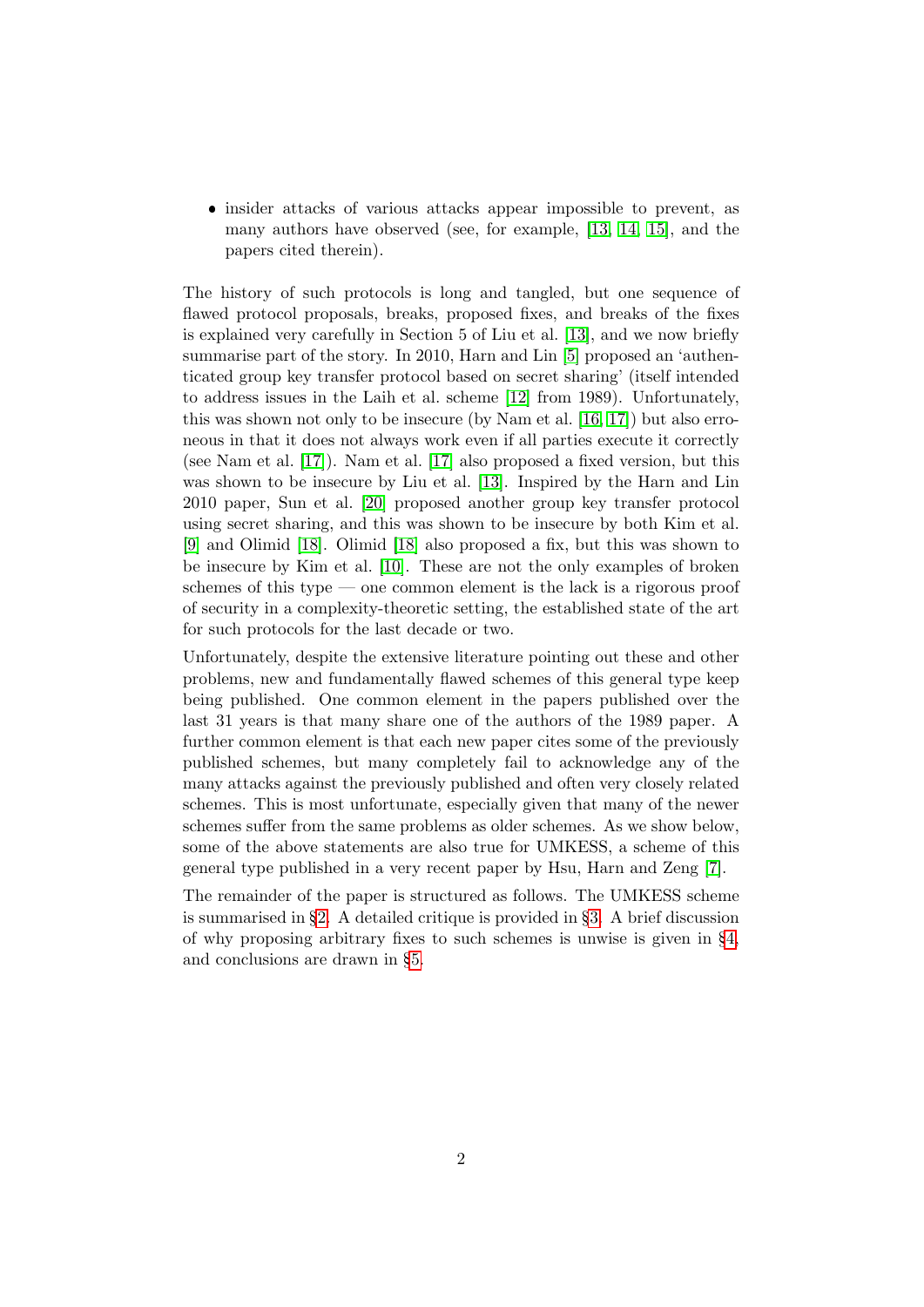# <span id="page-2-0"></span>2 The UMKESS scheme

### 2.1 Objectives

This scheme is designed to allow a single trusted authority, the Key Generation Centre (KGC) to simultaneously distribute a number of secret group keys to a number of distinct sets (groups) of entities, with each set being drawn from a larger set of entities all of which have a pre-established relationship with the KGC.

The scheme uses the Shamir secret sharing scheme [\[19\]](#page-11-3), involving polynomials over a prime finite field  $GF(p) = \mathbb{Z}_p$ , for large p.

### 2.2 Preliminaries

Prior to use a large *safe* prime p is selected. The definition of safe is not provided by the authors, but presumably it must be sufficiently large to prevent exhaustive searching for individual keys (which are elements of  $GF(p)$ ).

The protocol involves the KGC and a set of n users  $\mathcal{U} = \{U_1, U_2, \ldots, U_n\}$ , from which groups are created who are provided with new shared session keys by the KGC on demand. Each user  $U_i \in \mathcal{U}$  is assumed to share a unique secret  $x_i \in \mathrm{GF}(p)$  with the KGC.

All involved parties must also agree on a cryptographic hash-function  $h$ , whose domain and range is  $GF(p)$ .

#### 2.3 Security claims

The authors claim the protocol is secure against both insider and outsider attacks, where an insider attacker is a member of  $U$ . The security properties are not defined formally.

#### <span id="page-2-1"></span>2.4 Operation

As noted above, the protocol enables the KGC to simultaneously broadcast a set of group keys to a disparate collection of groups. We suppose that an instance of the protocol is being executed to distribute m group keys  $K_1, K_2, \ldots, K_m$  to m distinct groups  $G_1, G_2, \ldots, G_m$ , where  $G_i \subseteq \mathcal{U}$  and we write  $|G_i = s_i|$  for every  $i, 1 \leq i \leq m$ . For each group  $G_i = \{U_{i_1}, U_{i_2}, \ldots, U_{i_{s_i}}\}$ , say  $(1 \leq i \leq m)$ , define

$$
S(G_i) = \sum_{j=1}^{s_i} i_j
$$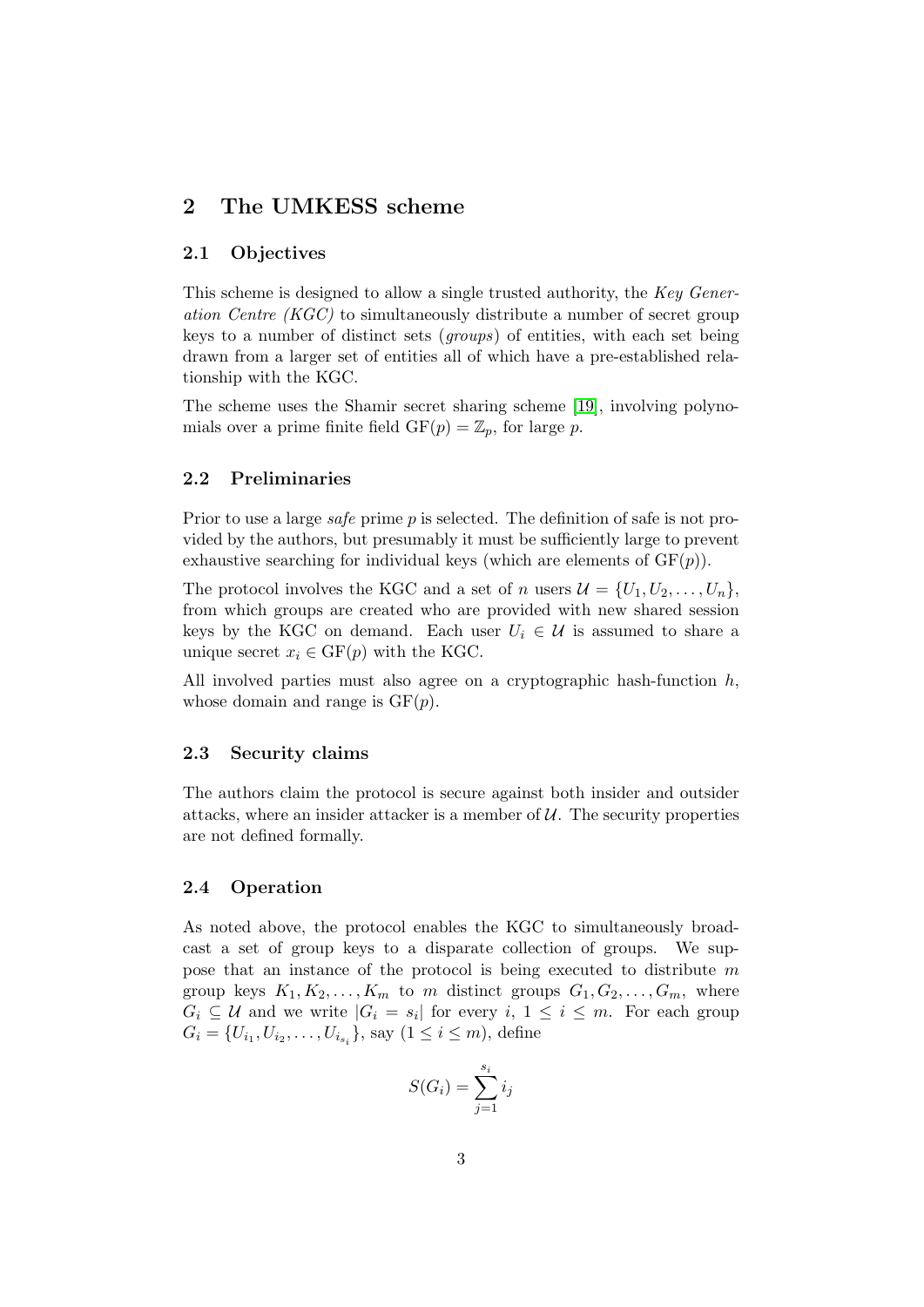i.e.  $S(G_i)$  is the sum of the indices of the members of the group. Here as throughout addition is computed in  $GF(p)$ , i.e. modulo p.

The protocol proceeds as follows, where the step numbers correspond to those given by Hsu et al. [\[7\]](#page-9-2).

- 2. The KGC broadcasts the list of groups  $G_1, G_2, \ldots, G_m$  and their members in a reliable way, i.e. it is assumed that these cannot be modified by a malicious insider or outsider<sup>[1](#page-3-0)</sup>.
- 3. Each participating user  $U_i \in \mathcal{U}$   $(1 \leq i \leq n)$ , i.e. each user who is a member of at least one group, proceeds as follows. Suppose  $U_i$  is a member of  $m_i$  groups  $G_{i_1}, G_{i_2}, \ldots, G_{i_{m_i}}$ .  $U_i$  chooses  $m_i$  random values  $r_{i_j} \in \text{GF}(p), 1 \leq j \leq m_i$ , and sends them (unprotected) to the KGC, i.e. in a way that might permit them to be changed by a malicious  $p$  party (this assumption is in line with the protocol specification  $\sim$  see, for example, the 'proof' of Theorem 5 [\[7\]](#page-9-2)).
- 4. Once the KGC has received the sets of random values  $r_{i_j}$  from all the participating members of  $U$ , it performs the following steps.
	- (a) The KGC chooses m random keys  $K_i \in \text{GF}(p), 1 \leq i \leq m$ , where  $K_i$  is intended for use by group  $G_i$ , and a random value  $r_0 \in \mathrm{GF}(p).$
	- (b) For each participating user  $U_i$   $(1 \leq i \leq n)$ , the KGC:
		- computes the unique degree  $m_i$  polynomial  $f_i$  over  $GF(p)$ that passes through the following  $m_i + 1$  points:

 $(i, x_i + r_0)$  and  $(S(G_{i_j}), K_{i_j} + h(x_i + r_{i_j} + r_0)), 1 \leq j \leq m_i;$ 

- randomly chooses a set of  $m_i$  points  $\{P_1, P_2, \ldots, P_{m_i}\}\$ lying on the curve defined by  $f_i$ ; and
- sends  $P_1, P_2, \ldots, P_{m_i}$  to  $U_i$  (again unprotected, i.e. in a way that might permit them to be changed by a malicious party).
- (c) The KGC makes the values of  $r_0$  and  $h(K_i)$ ,  $1 \leq i \leq m$ , publicly available to all members of  $U$  in a reliable way, i.e. it is assumed that these cannot be modified by a malicious insider or outsider<sup>[2](#page-3-1)</sup>.
- 5. Each participating user  $U_i$   $(1 \leq i \leq n)$  proceeds as follows.
	- (a) On receipt of  $P_1, P_2, \ldots, P_{m_i}, U_i$  uses them together with the point  $(i, x_i + r_0)$  to recover the degree  $m_i$  polynomial  $f_i$ .

<span id="page-3-0"></span><sup>&</sup>lt;sup>1</sup>This integrity/authenticity assumption is implied but never explicitly made, but without it certain obvious attacks apply, as discussed in §[3.3](#page-5-0) below.

<span id="page-3-1"></span><sup>&</sup>lt;sup>2</sup>Again this assumption is only implicit, but without it certain attacks apply — see §[3.3.](#page-5-0)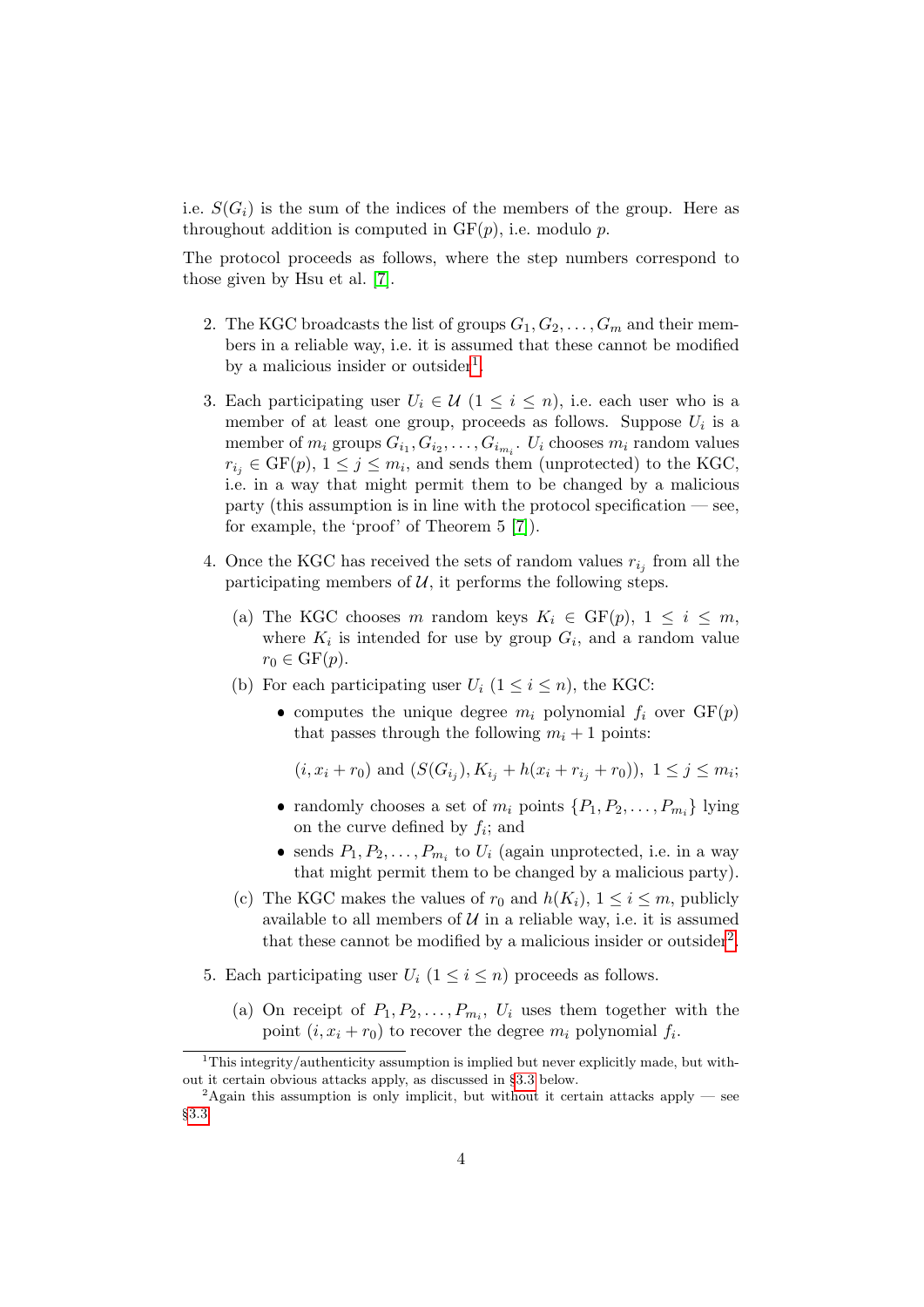- (b) Using  $f_i$  and  $S(G_{i_j}), 1 \leq j \leq m_i, U_i$  can compute  $K_{i_j} + h(x_i +$  $r_{i_j} + r_0$ ) and hence  $K_{i_j}$ , for every j.
- (c) Finally,  $U_i$  checks the recovered group keys  $K_{i_j}$  against the published list of values  $h(K_i), \leq i \leq m$ , made available in a reliable way to all participants.

In essence, a separate 'secret' polynomial is computed for each participating user, and the user recovers group keys from points on this polynomial (which has degree equal to the number of group keys to be distributed to this user).

### <span id="page-4-0"></span>3 A critique

#### 3.1 A definitional issue

We first observe that, in certain not unlikely cases, the system cannot work. In Step  $4(b)$ , the KGC generates the following m points:

$$
(S(G_{i_j}), K_{i_j} + h(x_i + r_{i_j} + r_0)), \ 1 \le j \le m_i;
$$

Clearly, if the values  $r_{i_j}$  are all distinct,  $1 \leq j \leq m_i$ , then the y coordinates will all be distinct. However, there is nothing to prevent the possibility that  $S(G_{i_j}) = S(G_{i_{j'}})$  for two distinct groups  $G_{i_j}$  and  $G_{i_{j'}}$ . This could happen very easily, e.g. if  $G_{i_j} = \{U_1, U_5\}$  and  $G_{i_{j'}} = \{U_1, U_2, U_3\}$ , where we have  $S(G_{i_j}) = S(G_{i_{j'}}) = 6$ . In such a case, the polynomial  $f_1$  for user  $U_1$  cannot exist, since it cannot pass through two points with the same  $x$  coordinate but distinct y coordinates.

This issue could, of course, be fixed, e.g. by replacing  $S(G_i)$  throughout by a unique numeric identifier for the group  $G_i$ . Indeed, it would seem reasonable to require the KGC to devise a new (and unique) set of group identifiers for every instance of the protocol, and to distribute them as part of Step 2 of the protocol. However, given that there are more serious issues with the security of, and rationale for, the protocol, we do not explore such fixes further here.

#### <span id="page-4-1"></span>3.2 A serious security weakness

We now demonstrate that a much more serious security issue exists, in that the long-term secret  $x_i$  of one user can be recovered by another user (an insider attacker), who needs only make a small modification to one message sent to the KGC by the 'victim' user and then intercept the response. We use the same notation as employed in the protocol description in §[2.4.](#page-2-1)

We suppose that the insider attacker  $(U_a, say)$  is a member of (at least) two groups in common with the victim user  $U_v$ . Suppose that  $U_a$  intercepts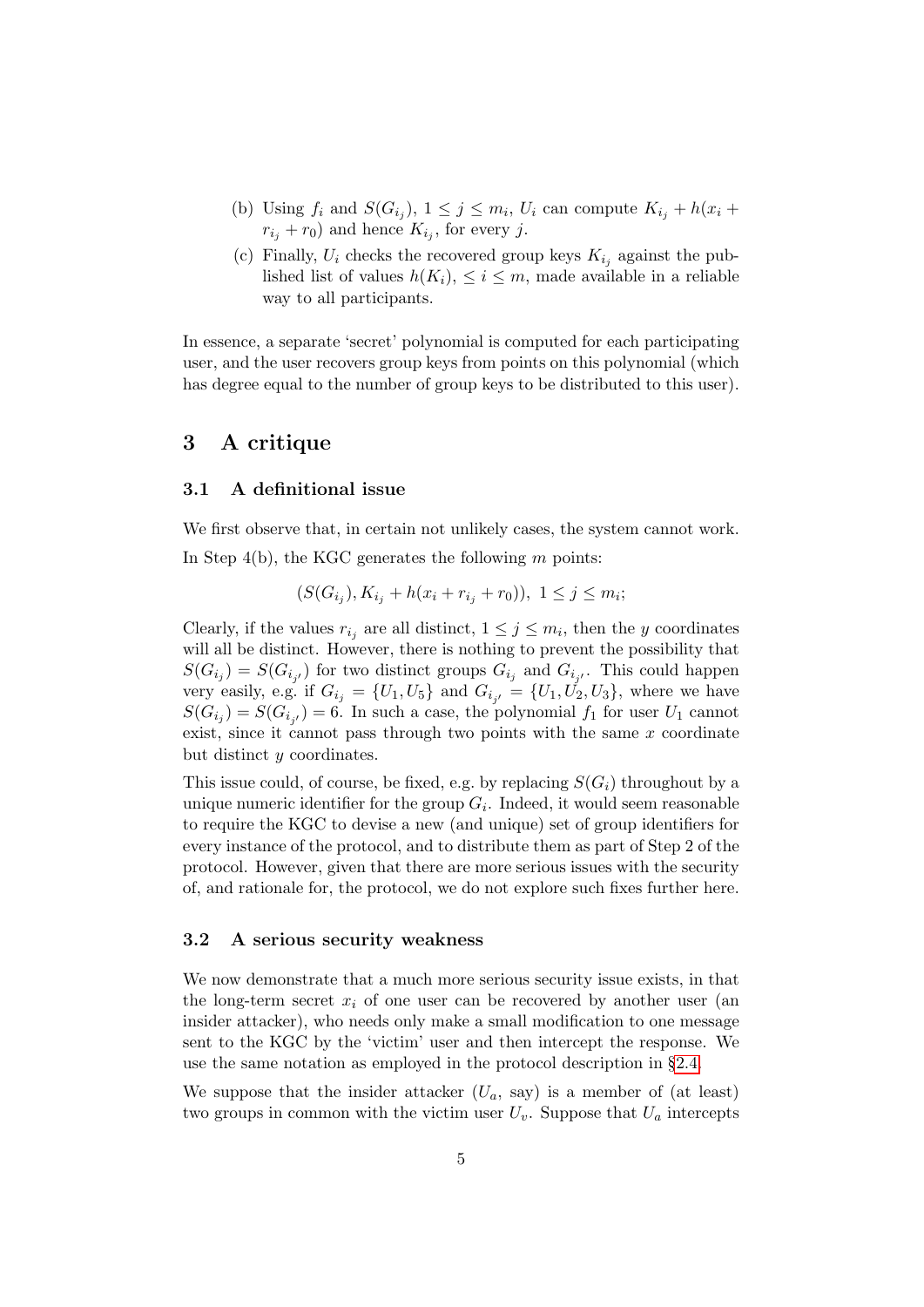the set of random values  $\{r_1, r_2, \ldots, r_{m_v}\}$  sent by user  $U_v$  to the KGC in Step 3, and prevents them reaching the KGC; we suppose also, without loss of generality, that  $U_a$  is a member of the two groups  $G_{v_1}$  and  $G_{v_2}$ . We further suppose that T modifies the set of random values sent by  $U_v$  to  ${r_1, r'_2, r_3, \ldots, r_{m_v}}$  before forwarding them to the KGC, where  $r'_2 = r_1$ .

The protocol proceeds exactly as specified and we observe that  $U_a$ , as a legitimate protocol participant, will be able to learn  $K_{v_1}$  and  $K_{v_2}$  from the set of points it is sent by the KGC (since we assumed that  $U_a$  is a member of the two groups  $G_{v_1}$  and  $G_{v_2}$ ).

We further suppose that  $K_a$  intercepts the set of points  $P_1, P_2, \ldots, P_{m_v}$  sent to  $U_v$  — these points will all lie on the polynomial  $f_v$  generated by the KGC in Step 4. This polynomial will also pass through the points:

$$
(S(G_{v_1}), K_{v_1} + H)
$$
 and  $(S(G_{v_2}), K_{v_2} + H)$ 

(amongst others), where  $H = h(x_v + r_{v_1} + r_0)$ . That is, apart from the  $m_i$ points  $P_1, P_2, \ldots, P_{m_v}, U_a$  will know the difference between the y values for two other points on the curve defined by  $f_v$  (with known x values). That is, if we let  $z_1 = S(G_{v_1})$  and  $z_2 = S(G_{v_2})$ ,  $U_a$  will know the following equation holds:

$$
f_v(z_1) - f_v(z_2) = K_{v_1} - K_{v_2}
$$

where all the values (apart from the coefficients of  $f<sub>v</sub>$  are known. This yields a linear equation in the coefficients of  $f_v$ .

The  $m_v$  points  $P_1, P_2, \ldots, P_{m_v}$  can be used to yield a set of  $m_v$  further linear equations in the  $m_i + 1$  coefficients of  $f_v$ , i.e.  $U_a$  will have a set of  $m_v + 1$ linear equations in the  $m_v + 1$  coefficients of  $f_v$ , which will almost certainly be independent given that  $P_1, P_2, \ldots, P_{m_v}$  are randomly chosen and p is very large. These can very easily be solved to yield  $f_v$ . Finally,  $U_a$  simply evaluates  $f_v(v)$  to yield  $x_v + r_0$ , i.e.  $U_a$  has the long-term secret of  $U_v$  (since  $r_0$  is public).

That is, using this simple attack, one legitimate user can obtain the secret belonging to another user, and can thereafter learn all the group keys issued to this user. This clearly invalidates Theorem 5 of Hsu et al. [\[7\]](#page-9-2); this is not so surprising since the 'proof' offered is a series of heuristic arguments rather than a rigorous proof.

#### <span id="page-5-0"></span>3.3 Reliable broadcasts

In the protocol description in  $\S2$ , there are four main communications flows:

 two broadcasts to all participants from the KGC: a broadcast of the list of groups (Step 2), and a broadcast of the values  $r_0$  and  $h(K_i)$  $(1 \leq i \leq m)$  (Step 4c);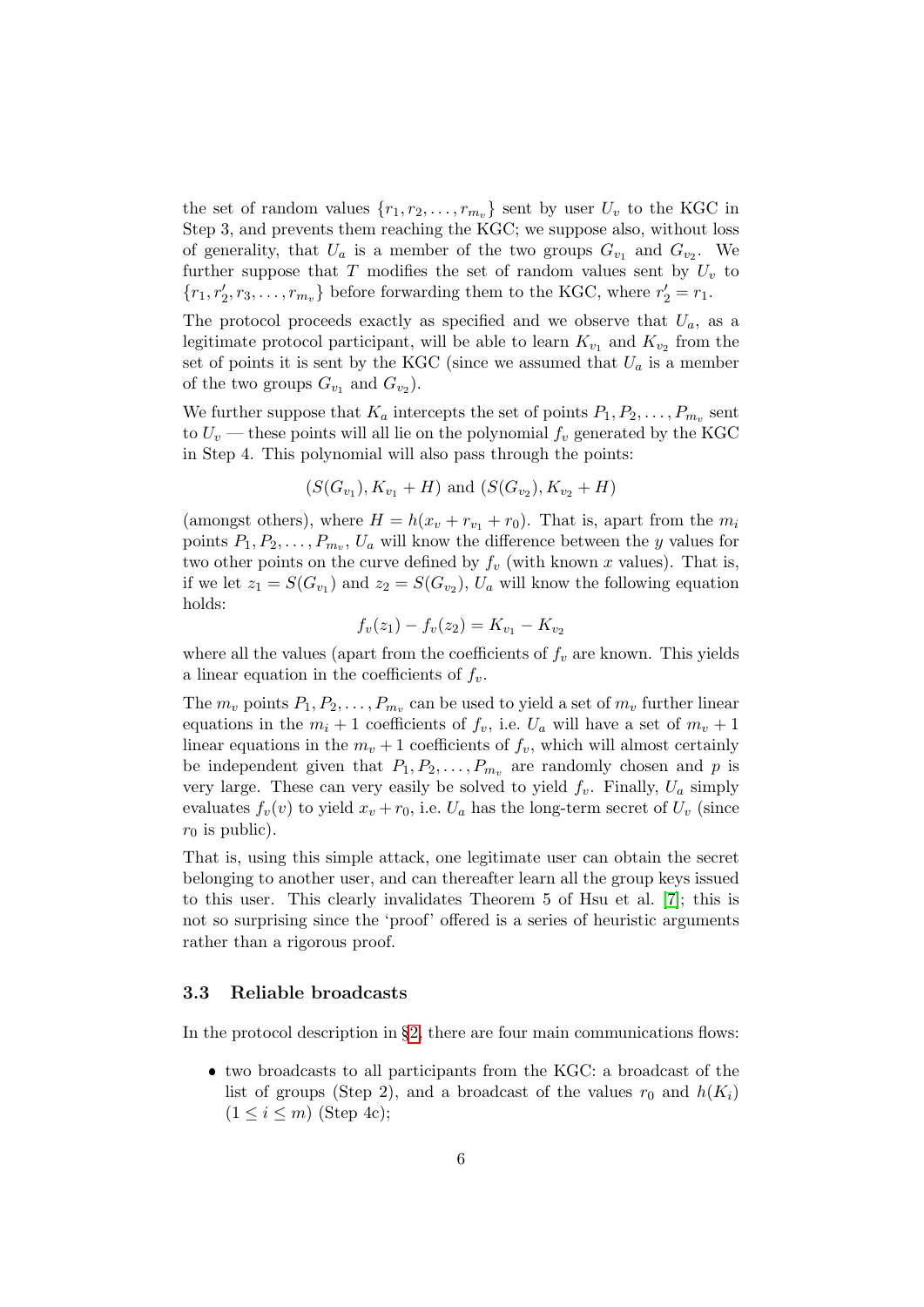- transmission of  $m_i$  random values  $r_{i_j}$  from each participating user  $U_i$ to the KGC (Step 3);
- for every participating user  $U_i$ , transmission from the KGC to  $U_i$  of the set of points  $\{P_1, P_2, \ldots, P_{m_i}\}$  (Step 4b).

Hsu et al. [\[7\]](#page-9-2) do not made clear the degree to which these communications flows need to be protected. They variously refer to a 'broadcast channel', 'broadcasts', and making information 'publicly known'. However they do claim (in the 'proof' of Theorem 5), that 'service requests from group members are not authenticated', and also that 'an adversary (insider) can . . . forge challenges of other group member'. They also explicitly refer to the possibility that one of the  $m_i$  values  $r_{i_j}$  is modified by an adversary.

We have therefore assumed throughout this paper that the transmission of the  $r_{i_j}$  values to the KGC in Step 3 is unprotected. This enables the attack described in §[3.2.](#page-4-1) We have correspondingly assumed that the transmission of the points  $P_1, P_2, \ldots, P_{m_i}$  from the KGC to each participating user  $U_i$  in Step 4b is unprotected, although we do not discuss this further here.

There is no substantive discussion of the security requirements for the two broadcasts made by the KGC to all participants. On reflection, and to be as fair as possible to the protocol designers, we have assumed that these are protected in some way, e.g. by being posted on a KGC website which can be authenticated (e.g. using TLS). Of course, this adds an 'invisible' overhead to the protocol, but it is a necessary assumption, since if either of these broadcasts can be manipulated then attacks are possible, as we now briefly describe.

- If the list of groups can be manipulated then a simple outsider attack is possible which we describe in the form of a short example. Suppose group  $G_i$  in the list includes the users  $U_1$ ,  $U_2$  and  $U_3$ . Then, clearly,  $S(G_i) = 6$ . Suppose that the version of the group list sent to  $U_1$  is modified to  $G_i'$  so that  $G_i'$  includes  $U_1$  and  $U_5$ . Then  $S(G_i') = 6$ , i.e. the polynomial  $f_1$  computed by the KGC would be exactly the same in both cases; this means that, when performing the protocol, user  $U_1$ will recover key  $K_i$  correctly, but will believe it is shared with user  $U_5$ when it is in fact shared with users  $U_2$  and  $U_3$ . This is clearly not a desirable situation.
- If the list of hashed keys  $h(K_i)$   $(1 \leq i \leq m)$  can be manipulated, then in this case an insider attack is possible, which we again describe in the form of a simple example. Suppose a 'victim' user  $U_v$  is in the same group,  $G_{v_t}$  say (for some t satisfying  $1 \le t \le m_v$ ), as an attacker user  $U_a$ . Both users perform the protocol correctly, except  $U_a$  prevents the correct list of hashed keys  $\{h(K_1), h(K_2), \ldots, h(K_m)\}\$  and the correct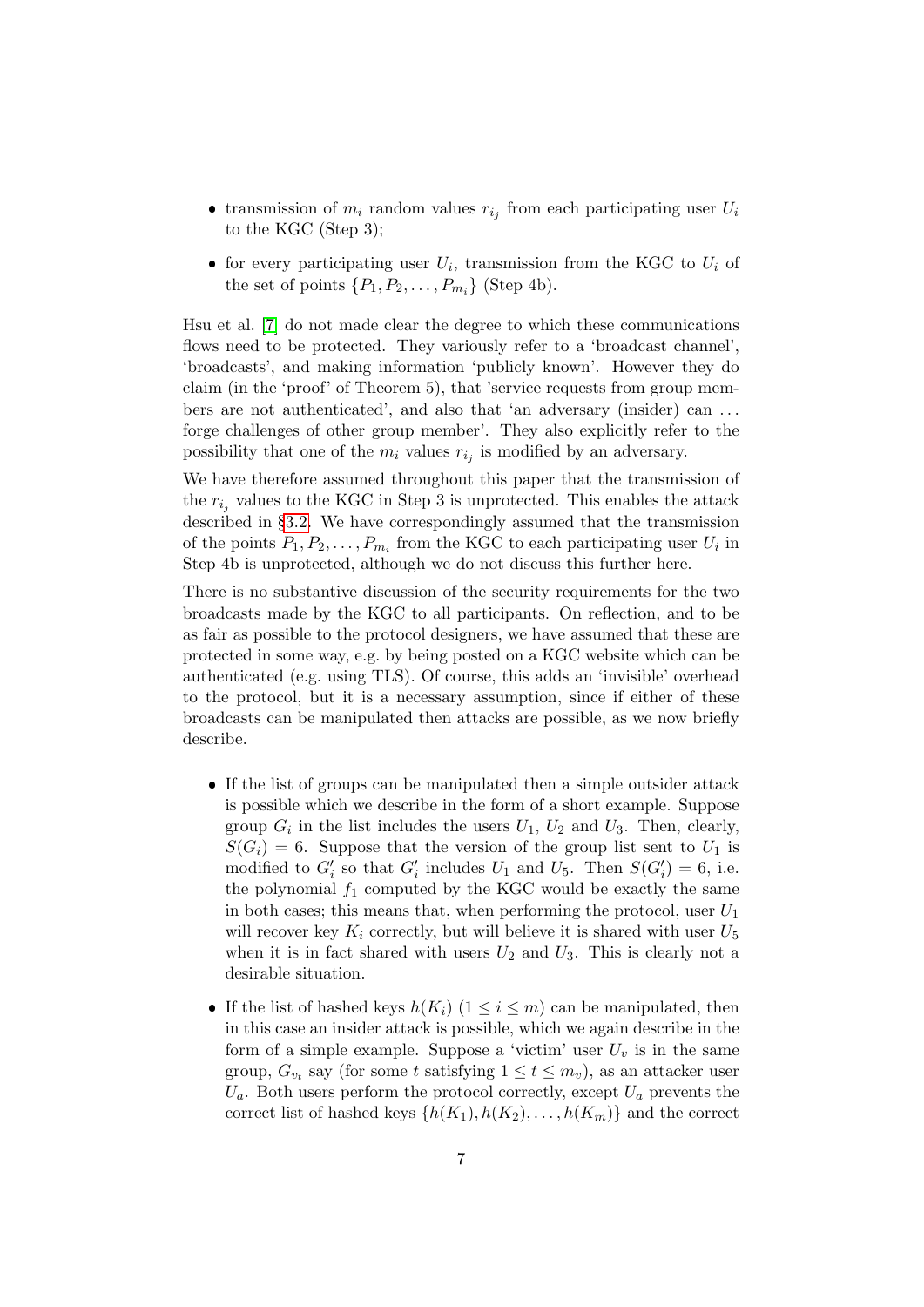set of points  $\{P_1, P_2, ..., P_{m_v}\}\$  reaching  $U_v$ .  $U_A$  completes the protocol correctly, and learns  $K_{v_t}$  (since both  $U_a$  and  $U_v$  are in group  $G_{v_t}$ ).  $U_a$ now chooses a key  $K'_{v_t}$  which will be accepted by  $U_v$  instead of  $K_{v_t}$ .

 $U_a$  next computes the unique polynomial  $\delta$  of degree  $m_v$  passing through the  $m_v + 1$  points:

$$
(i,0), (S(G_{v_t}), K'_{v_t} - K_{v_t})
$$
 and  $(S(G_{v_j}), 0), 1 \le j \le m_i (j \ne t).$ 

Suppose the points  $P_1, P_2, ..., P_{m_v}$  sent by the KGC to  $U_v$  (but which did not reach  $U_v$ ) satisfy  $P_i = (x_i, y_i)$ .  $U_a$  now computes a new set of points  $D_i = (x_i, d_i), 1 \le i \le m_v$ , which lie on  $\delta$ , and puts  $P'_i =$  $(x_i, y_i + d_i), 1 \leq i \leq m_v$ . It should be clear that the points  $P'_i$  all lie on the curve defined by the polynomial  $f_v + \delta$ ; it should also be clear that the point  $(v, x_v + r_0)$  also lies on this curve, although the y value is of course not known to  $U_a$ .

 $U_a$  now sends to  $U_v$  (masquerading as the KGC), the correct set of hashed keys except that  $h(K_{v_i})$  is replaced by  $h(K'_{v_i})$ , and the new set of points  $P'_1, P'_2, ..., P'_{m_v}$ . Since  $P'_1, P'_2, ..., P'_{m_v}$  and  $(v, x_v + r_0)$  all lie on the curve defined by  $f_v + \delta$ , this is the polynomial that will be recovered by  $U_v$  (instead of  $f_v$ ).  $U_v$  now evaluates this polynomial and it is simple to see that  $U_v$  will recover the correct set of keys except that  $K_{v_i}$  will be replaced by  $K'_{v_i}$  — this is consistent with the manipulated set of hashed group keys, and hence  $U_v$  will accept the recovered keys as valid.

### 3.4 A questionable rationale

We further point out that the rationale for the scheme is highly questionable. One instance of the scheme costs each participant a total of  $m<sub>i</sub>$  executions of the hash function  $h$ , together with solving for the coefficients of a degree  $m_i + 1$  polynomial and a few modular additions, i.e. on average one hash execution plus some minor computations for each key.

Hsu et al. [\[7\]](#page-9-2) compare the cost of their scheme with two other protocols. The first uses a public key cryptosystem, and the second involves a number of parallel executions of another secret sharing based scheme proposed by Harn and Lin [\[5\]](#page-9-1). Neither of these are sensible comparisons. The public key scheme is designed with different assumptions, and it would be expected to be significantly more costly. The comparison with the scheme of Harn and Lin makes no sense at all because, as discussed in §[1,](#page-0-0) it is known to be insecure. Moreover, the comparisons avoid the cost of providing publicly verifiable lists of the groups and of group key hashes.

Even more importantly, there are very well-established protocols which achieve the same goal in a provably secure way at comparable computa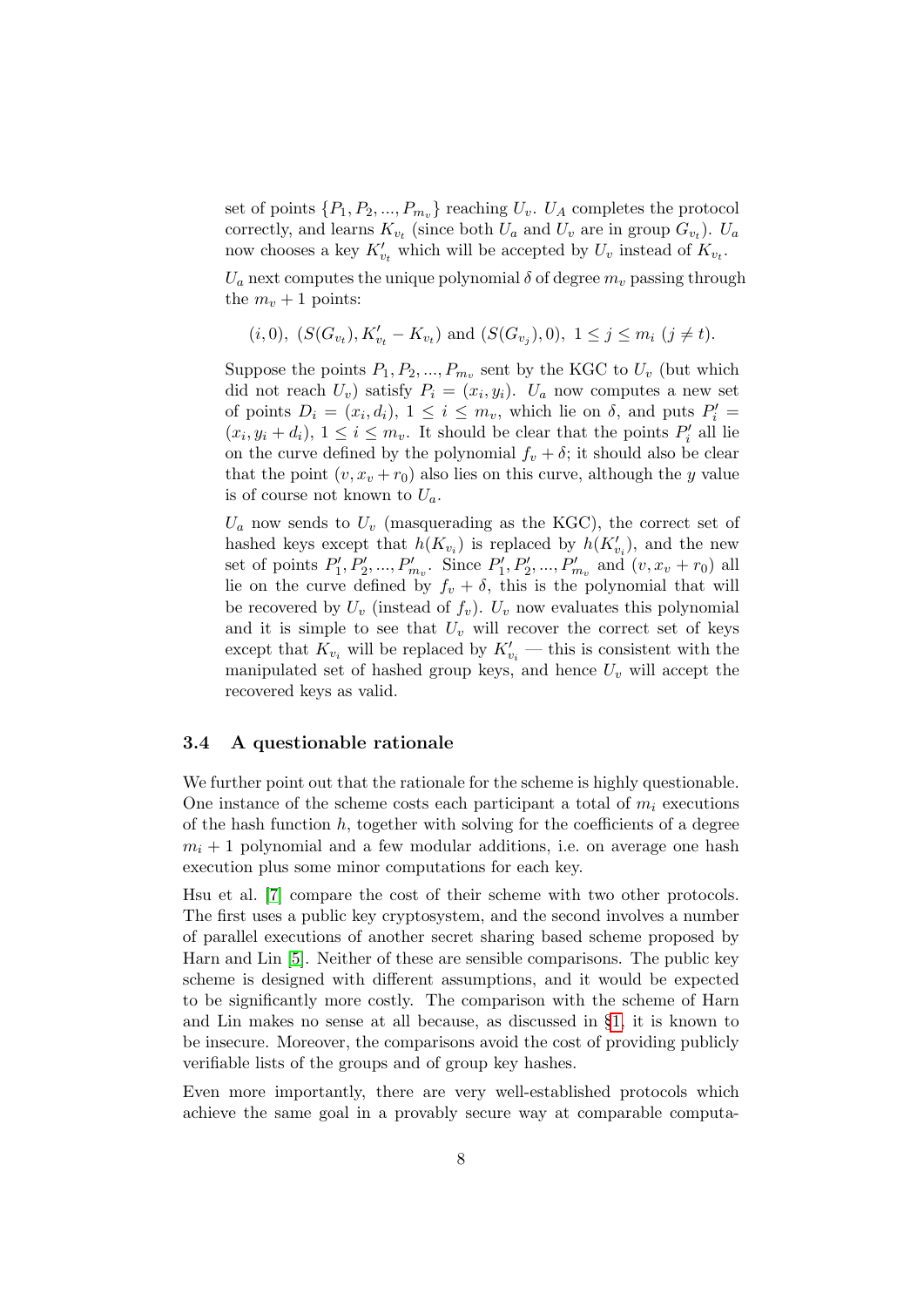tional and communications cost, and which avoid the need for a publicly verifiable publication of group key hashes. The authors completely ignore the huge and very well-established literature in the area, e.g. as summarised in the excellent Boyd and Mathuria [\[2\]](#page-9-0) (and the recent second edition, [\[1\]](#page-9-3)). Indeed, there is even an international standard for group key establishment  $-$  ISO/IEC 11770-5 [\[8\]](#page-10-7), which was published in 2011.

### <span id="page-8-0"></span>4 Pointless fixes

In §[1,](#page-0-0) some of the sad history of group key distribution schemes based on secret sharing was described. It seems clear that the cycle of design, break and fix is itself broken, at least until and unless a 'fixed' protocol is proven secure in a rigorous way. This point is made by Liu et al. [\[13\]](#page-10-1).

The security proof for each vulnerable group key distribution protocol only relies on incomplete or informal arguments. It can be expected that they would suffer from attacks.

Sadly, this lesson has not yet been recognised by everyone. Apart from the cases mentioned in §[1,](#page-0-0) we should also mention the secret-sharing-based group key transfer scheme proposed by Hsu et al. in 2017 [\[6\]](#page-9-4). This was shown to be insecure [\[14\]](#page-10-2) shortly after its publication. In a response published shortly afterwards, Kisty and Saputra [\[11\]](#page-10-8) proposed a fixed version of the 2017 protocol. Sadly this 'fix' completely lacks a rigorous security analysis. As a result, it too may be insecure. However, perhaps more significantly, the fix involves the addition of digital signatures to enable recipients of certain messages to verify their origin and integrity. Whilst this may well prevent attacks, it completely negates any rationale for the design of the protocol by greatly increasing the computational complexity. Distributing group keys using public key techniques is a well known and solved problem, and thus the Kisty-Saputra scheme is not a valuable contribution to the literature.

Finally we observe that there are well-established formal security models within which properties of group key establishment protocols can be established — see in particular Bresson et al. [\[3\]](#page-9-5) and Gorantla et al. [\[4\]](#page-9-6). A helpful summary of the scope of the various models for group key establishment protocols can be found in §2.7.1 of Boyd et al. [\[1\]](#page-9-3).

# <span id="page-8-1"></span>5 Concluding remarks

In this paper we have discussed two related themes: the (sad) history of insecure group key distribution schemes based on secret sharing, and the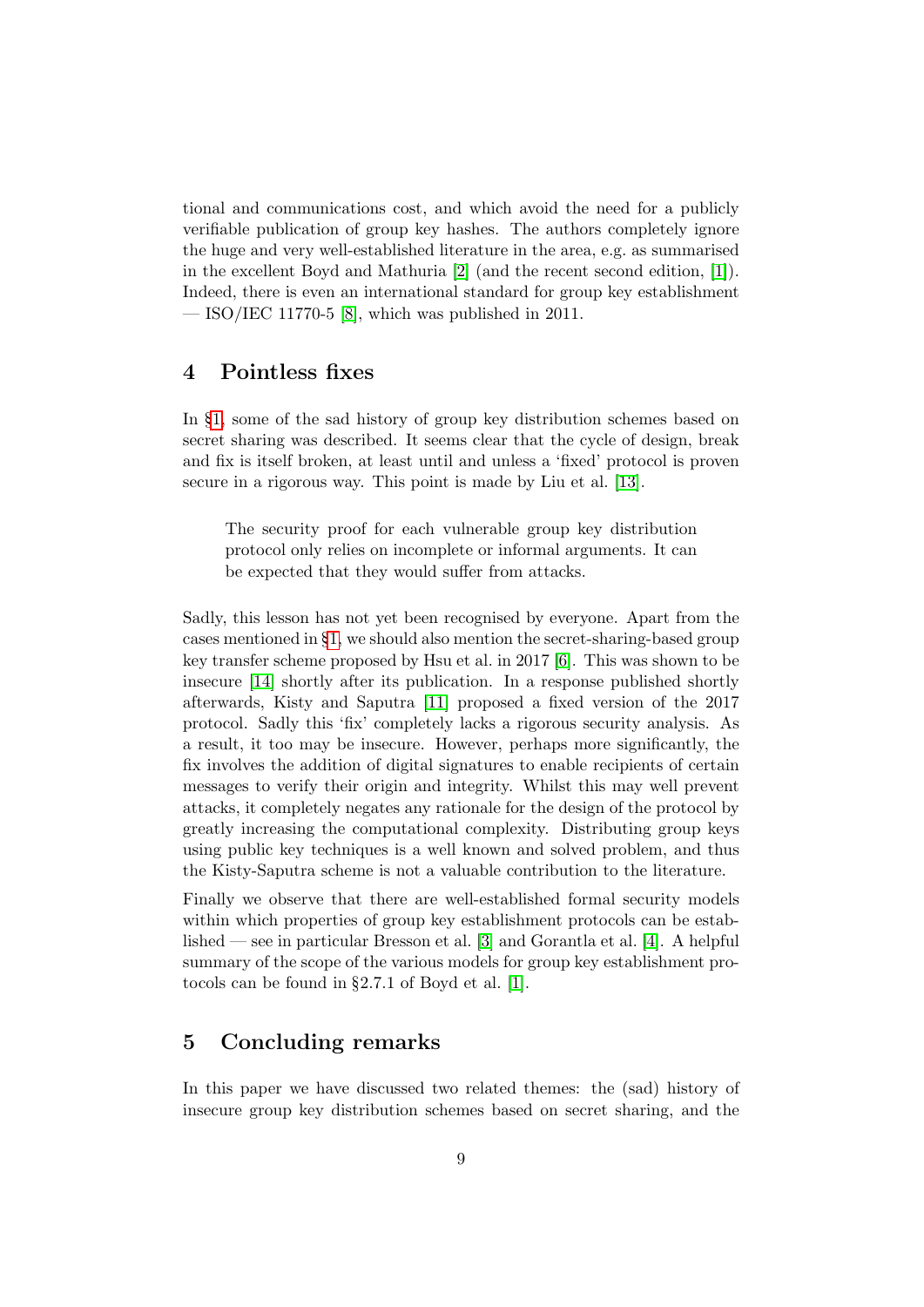details of why a specific example of a recently proposed scheme of this type is insecure. Perhaps the saddest point is that the literature reviewed here is only a small sample of a very extensive literature on secret-sharing-based group key distribution, including a number of other sagas involving schemes repeatedly broken and fixed.

In conclusion, this evidence strongly argues in favour of two recommendations. Firstly, the academic world should stop publishing security schemes for which there is a lack of robust evidence of security. Secondly, academia should stop attempting to publish fixed schemes which are pointless either because there is no proof of security or because, whilst they may be secure, they invalidate the rationale of the original unfixed scheme.

## References

- <span id="page-9-3"></span>[1] C. Boyd, A. Mathuria, and D. Stebila. Protocols for Authentication and Key Establishment. Information Security and Cryptography. Springer, 2nd edition, 2020.
- <span id="page-9-0"></span>[2] C. A. Boyd and A. Mathuria. Protocols for key establishment and authentication. Springer-Verlag, 2003.
- <span id="page-9-5"></span>[3] E. Bresson, O. Chevassut, and D. Pointcheval. Dynamic group Diffie-Hellman key exchange under standard assumptions. In L. R. Knudsen, editor, Advances in Cryptology — EUROCRYPT 2002, International Conference on the Theory and Applications of Cryptographic Techniques, Amsterdam, The Netherlands, April 28 – May 2, 2002, Proceedings, volume 2332 of Lecture Notes in Computer Science, pages 321–336. Springer, 2002.
- <span id="page-9-6"></span>[4] M. C. Gorantla, C. Boyd, J. M. González Nieto, and M. Manulis. Modeling key compromise impersonation attacks on group key exchange protocols. ACM Trans. Inf. Syst. Secur., 14(4):no. 28, 2011.
- <span id="page-9-1"></span>[5] L. Harn and C. Lin. Authenticated group key transfer protocol based on secret sharing. IEEE Transactions on Computers, 59:842–846, 2010.
- <span id="page-9-4"></span>[6] C.-F. Hsu, L. Harn, Y. Mu, M. Zhang, and X. Zhu. Computationefficient key establishment in wireless group communications. Wireless Networks, 23:289–297, 2017.
- <span id="page-9-2"></span>[7] C.-F. Hsu, L. Harn, and B. Zeng. UMKESS: user-oriented multi-group key establishments using secret sharing. Wireless Networks, 26(1):421– 430, 2020.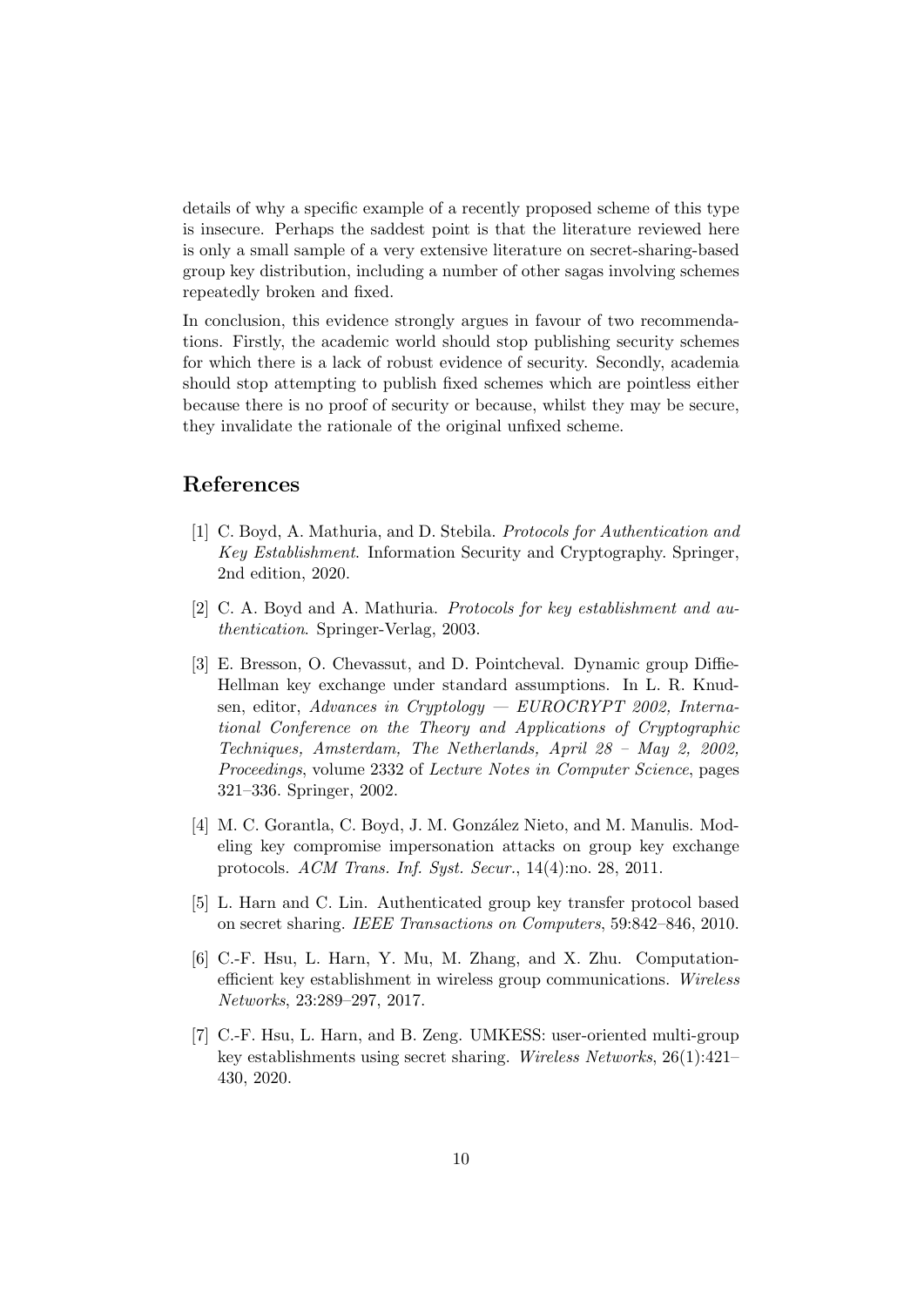- <span id="page-10-7"></span>[8] International Organization for Standardization, Genève, Switzerland.  $ISO/IEC 11770-5:2011$ , Information technology — Security techniques  $-$  Key management  $-$  Part 5: Group key management, December 2011.
- <span id="page-10-5"></span>[9] M. Kim, N. Park, and D. Won. Cryptanalysis of an authenticated group key transfer protocol based on secret sharing. In J. J. Park, H. R. Arabnia, C. Kim, W. Shi, and J.-M. Gil, editors, Grid and Pervasive Computing — 8th International Conference, GPC 2013 and Colocated Workshops, Seoul, Korea, May 9-11, 2013. Proceedings, volume 7861 of Lecture Notes in Computer Science, pages 761–766. Springer, 2013.
- <span id="page-10-6"></span>[10] M. Kim, N. Park, and D. Won. Security analysis on a group key transfer protocol based on secret sharing. In J. J. Park, H. Adeli, N. Park, and I. Woungang, editors, Mobile, Ubiquitous, and Intelligent Comput $ing - MUSIC 2013$ , FTRA 4th International Conference on Mobile, Ubiquitous, and Intelligent Computing, September 4–6, 2013, Gwangju, Korea, volume 274 of Lecture Notes in Electrical Engineering, pages 483–488. Springer, 2014.
- <span id="page-10-8"></span>[11] C. O. Kisty and S. R. Y. Saputra. Modification the Hsu-Harn-Mu-Zhang-Zu group key establishment protocol. [https://iceecs2018.](https://iceecs2018.org/wp-content/uploads/2019/10/paper_048.pdf) [org/wp-content/uploads/2019/10/paper\\_048.pdf](https://iceecs2018.org/wp-content/uploads/2019/10/paper_048.pdf), 2018.
- <span id="page-10-0"></span>[12] C.-S. Laih, J.-Y. Lee, and L. Harn. A new threshold scheme and its application in designing the conference key distribution cryptosystem. Information Processing Letters, 32(3):95–99, 1989.
- <span id="page-10-1"></span>[13] J. Liu, Y. Wu, X. Liu, Y. Zhang, G. Xue, W. Zhou, and S. Yao. On the (in)security of recent group key establishment protocols. The Computer Journal, 60:507–526, 2017.
- <span id="page-10-2"></span>[14] C. J. Mitchell. The Hsu-Harn-Mu-Zhang-Zhu group key establishment protocol is insecure. arXiv:1803.05365 [cs.CY], [http://arxiv.org/](http://arxiv.org/abs/1803.05365) [abs/1803.05365](http://arxiv.org/abs/1803.05365), March 2018.
- <span id="page-10-3"></span>[15] C. J. Mitchell. Security issues in a group key establishment protocol. The Computer Journal, 62(3):373–376, 2019.
- <span id="page-10-4"></span>[16] J. Nam, M. Kim, J. Paik, W. Jeon, B. Lee, and D. Won. Cryptanalysis of a group key transfer protocol based on secret sharing. In T.-H. Kim, H. Adeli, D. Slezak, F. Eika Sandnes, X. Song, K.-I. Chung, and K. P. Arnett, editors, Future Generation Information Technology — Third International Conference, FGIT 2011 in Conjunction with GDC 2011, Jeju Island, Korea, December 8–10, 2011. Proceedings, volume 7105 of Lecture Notes in Computer Science, pages 309–315. Springer-Verlag, Berlin, 2011.